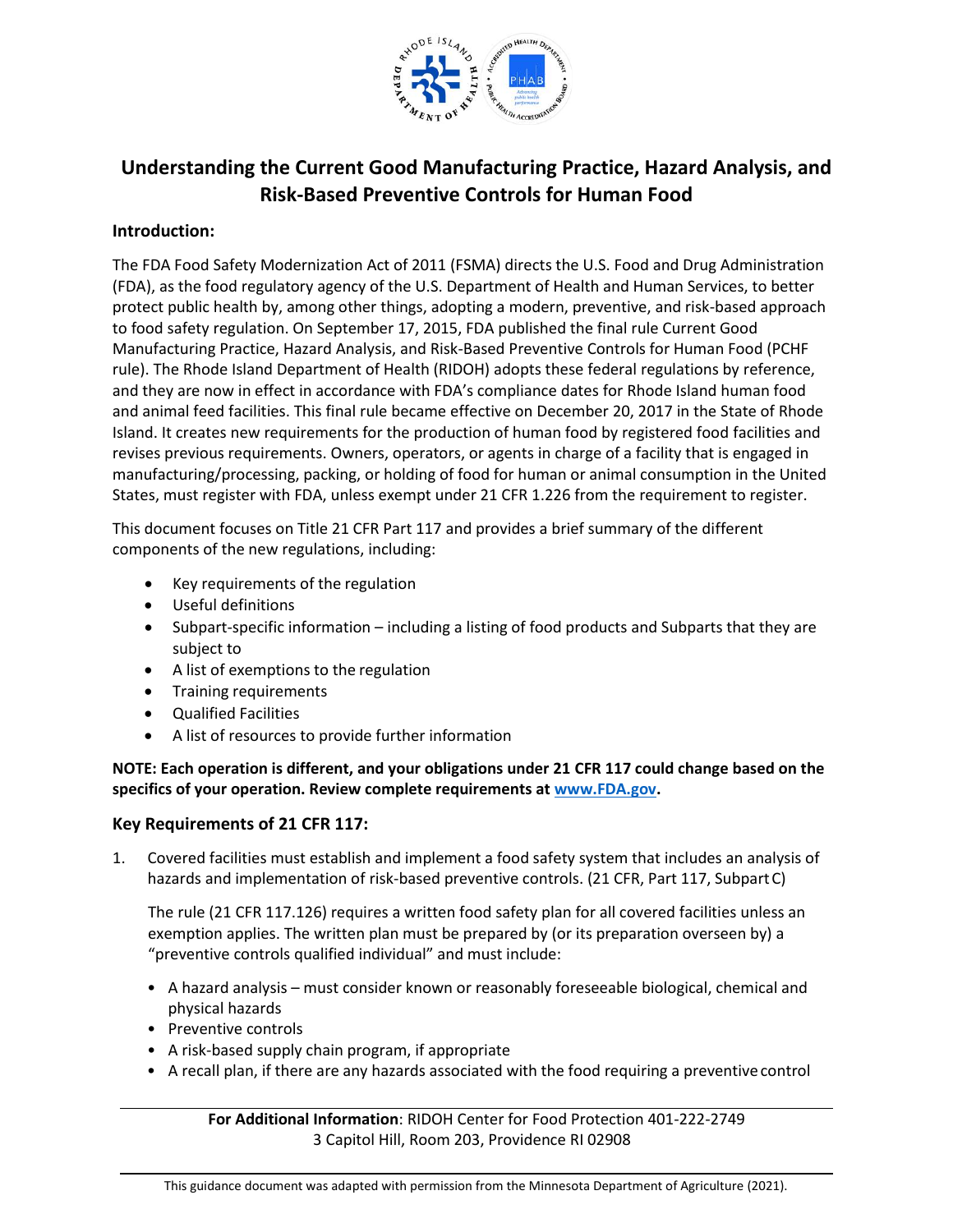

- Procedures for monitoring the implementation of the preventive controls
- Procedures for verifying that the preventive controls are consistently implemented and are effectively minimizing or preventing the identified hazards
- 2. Covered facilities must establish and implement a risk-based supply-chain program for those raw materials and other ingredients for which a hazard has been controlled before receipt (a supplychain-applied control) (21 CFR Part 117, Subpart G).
- 3. Covered facilities must meet updated Current Good Manufacturing Practice (CGMP) requirements (21 CFR, Part 117, Subpart B).

# **Useful Definitions:**

**Facility** – Any establishment, structure, or structures under one ownership at one general physical location, or a mobile facility traveling to multiple locations, that manufactures/processes, packs, or holds food for consumption in the U.S.

**Farm** – defined in 1.227 of Chapter 21 CFR:

(1) Primary production farm. A primary production farm is an operation under one management in one general (but not necessarily contiguous) physical location devoted to the growing of crops, the harvesting of crops, the raising of animals (including seafood), or any combination of these activities.

The term "farm" includes operations that, in addition to these activities:

- (i) Pack or hold raw agricultural commodities;
- (ii) Pack or hold processed food, provided that all processed food used in such activities is either consumed on that farm or another farm under the same management, or is processed food identified in paragraph (1)(iii)(B)(1) of this definition; and (iii) Manufacture/process food, provided that:

(A) All food used in such activities is consumed on that farm or another farm under the same management; or

(B) Any manufacturing/processing of food that is not consumed on that farm or another farm under the same management consists only of:

(1) Drying/dehydrating raw agricultural commodities to create a distinct commodity (such as drying/dehydrating grapes to produce raisins), and packaging and labeling such commodities, without additional manufacturing/processing (an example of additional manufacturing/processing is slicing);

(2) Treatment to manipulate the ripening of raw agricultural commodities (such as by treating produce with ethylene gas), and packaging and labeling treated raw agricultural commodities, without additional manufacturing/processing; and

(3) Packaging and labeling raw agricultural commodities, when these activities do not involve additional manufacturing/processing (an example of additional manufacturing/processing is irradiation)

(2) Secondary activities farm. A secondary activities farm is an operation, not located on a primary production farm, devoted to harvesting (such as hulling or shelling), packing, and/or holding of raw agricultural commodities, provided that the primary production farm(s) that grows, harvests, and/or raises the majority of the raw agricultural commodities harvested, packed, and/or held by the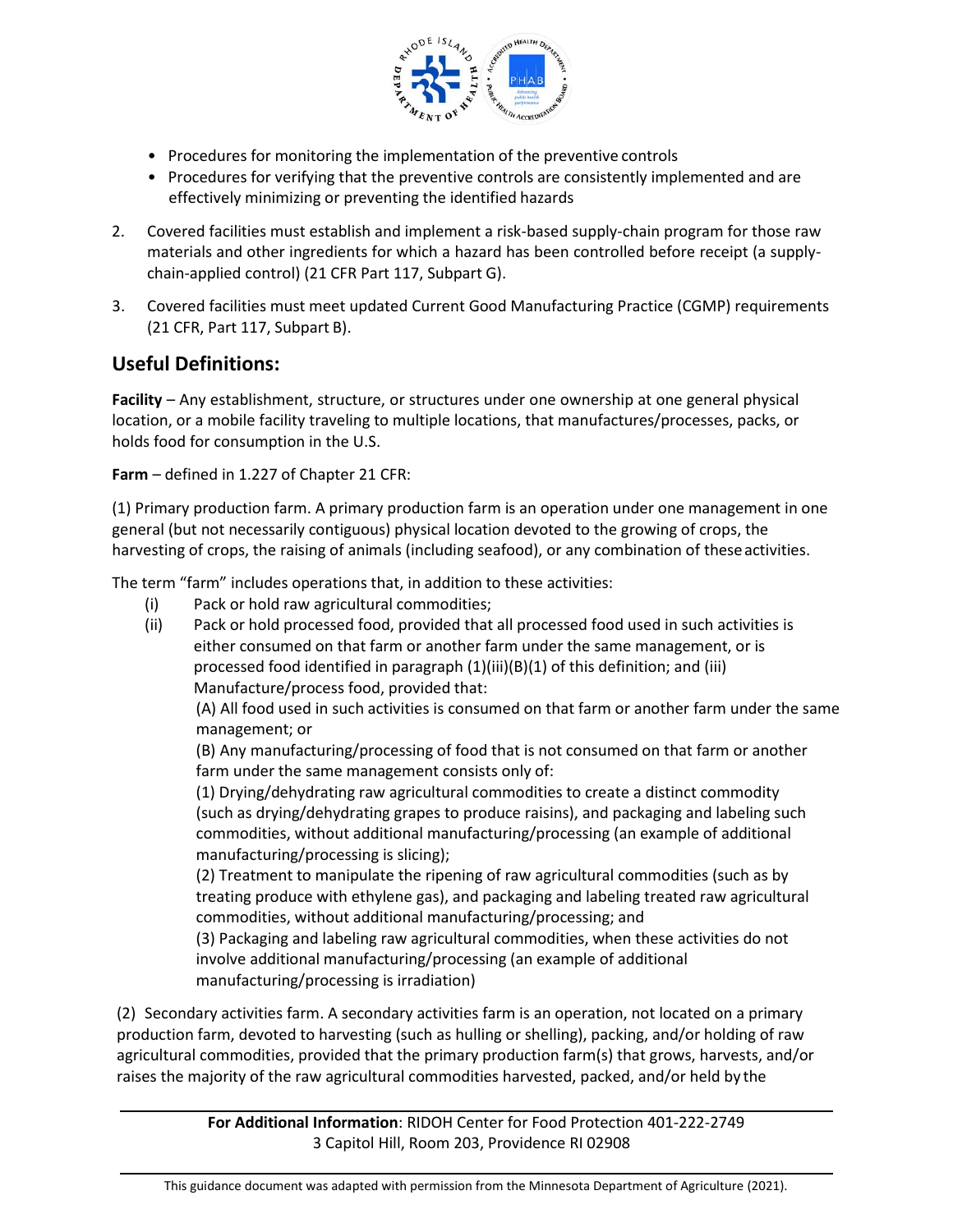

secondary activities farm owns, or jointly owns, a majority interest in the secondary activities farm. A secondary activities farm may also conduct those additional activities allowed on a primary production farm as described in paragraph (1)(ii) and (iii) of this definition.

**Manufacturing/Processing** – Making food from one or more ingredients, or creating, preparing, treating, modifying or manipulating food, including food crops or ingredients.

**Packing** – Placing food into a container other than a container that directly contacts the food and that the consumer receives, including incidental activities to ensure the safe or effective packing of that food such as sorting, culling, grading, and weighing or conveying.

**Holding** – Storage of food, including activities ensuring the safe or effective storage of a food such as fumigating food during storage, and drying/dehydrating raw agricultural commodities (when the drying/dehydrating does not create a distinct commodity, e.g., drying/dehydrating hay or alfalfa). Holding also includes activities necessary for the distribution of food such as blending of a raw agricultural commodity or breaking down pallets.

**Mixed-type facility** – An establishment that engages in both activities that are exempt from registration under section 415 of the Federal Food, Drug, and Cosmetic Act and activities that require the establishment to be registered. An example of such a facility is a "farm, mixed-type facility," which is an establishment that is a farm but also conducts activities outside the farm definition that require the establishment to be registered.

**Preventive Controls** – Those risk-based, reasonably appropriate procedures, practices, and processes that a person knowledgeable about the safe manufacturing, processing, packing, or holding of food would employ to significantly minimize or prevent the hazards identified under the hazard analysis that are consistent with the current scientific understanding of safe food manufacturing, processing, packing, or holding at the time of the analysis.

**Preventive Controls Qualified Individual** – A qualified individual who has successfully completed training in the development and application of risk-based preventive controls at least equivalent to that received under a standardized curriculum recognized as adequate by FDA or is otherwise qualified through job experience to develop and apply a food safety system.

**Qualified Facilities** – Businesses (when including the sales by any subsidiaries, affiliates, and any entity of which the facility is a subsidiary or affiliate) with average annual sales of less than \$500,000 with at least half the sales to consumers or to local retailers or restaurants or Indian reservation (within the same state or within 275 miles) or very small businesses as defined below.

**Qualified Individual** – A person who has the education, training, or experience (or combination there-of) necessary to manufacture, process, pack, or hold clean and safe food as appropriate to the individual's assigned duties. A qualified individual may be, but is not required to be, an employee of the establishment.

**Small businesses** – A business (including any subsidiaries and affiliates) employing fewer than 500 fulltime equivalent employees.

**Very small businesses** – A business (including any subsidiaries or affiliates) averaging less than \$1,000,000 (adjusted for inflation) -- in both sales of human food plus the market value of human food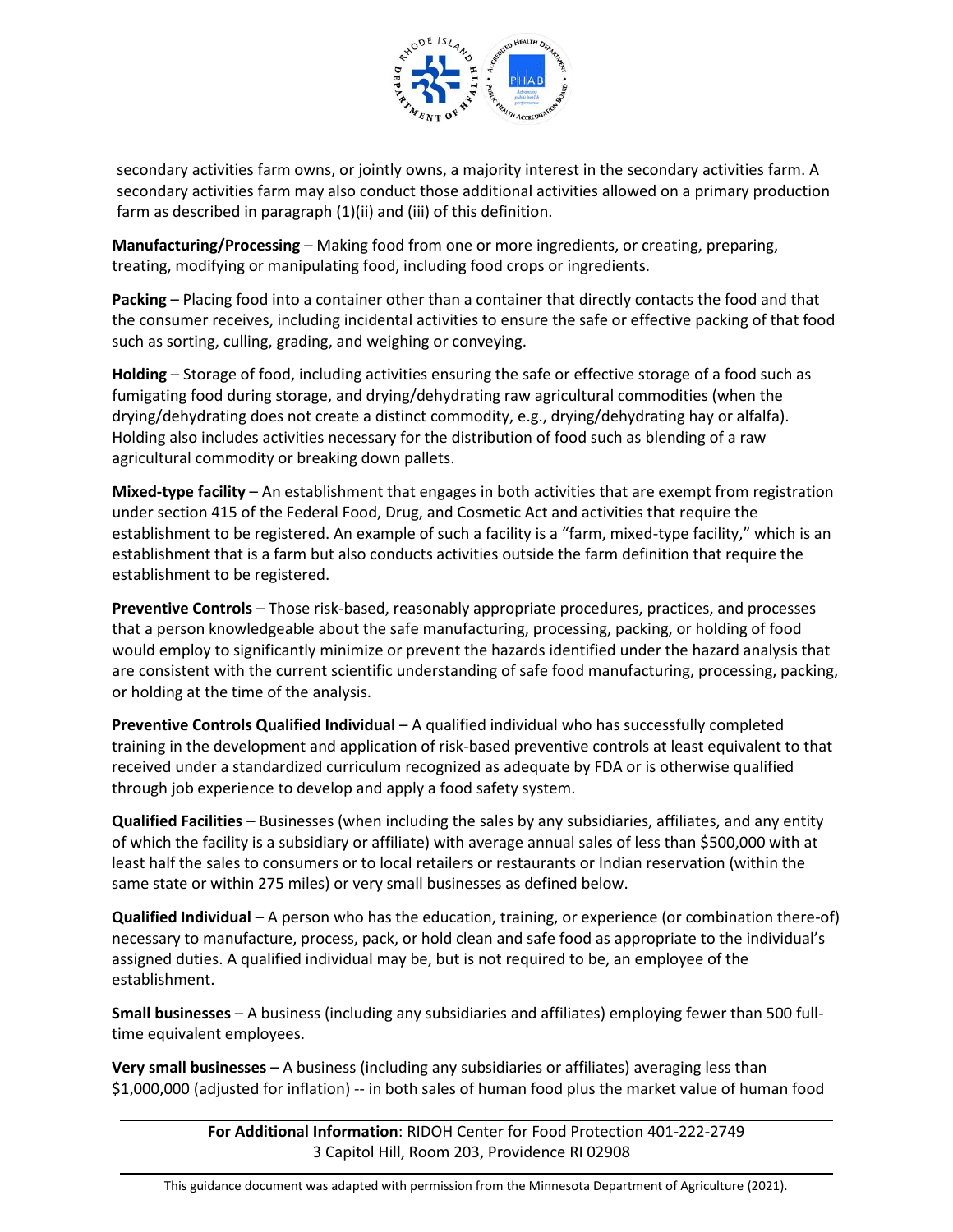

that is manufactured, processed, packed, or held without sale (e.g. held for a fee), per year during the 3 year period preceding the current calendar year.

# **GMP PC Regulation Overview:**

Title 21 CFR Part 117 – Current Good Manufacturing Practice, Hazard Analysis, and Risk-based Preventive Control for Human Food

The preventive controls regulation (21 CFR Part 117) is divided into seven subparts:

**Subpart A – General Provisions**. This subpart lists definitions and exemptions for certain foods, activities and facilities. Subpart A also includes training requirements for qualified individuals. A qualified individual is a person who has a combination of education, training, and experience necessary to manufacture, process, pack, or hold clean and safe food as appropriate to their duties.

All registered food facilities are subject to Subpart A – including seafood and juice processors.

**Subpart B – Current Good Manufacturing Practices**. This subpart applies to all foods, activities and facilities subject to the regulation.

All registered food facilities are subject to Subpart B – including seafood and juice processors.

**Subpart C – Hazard Analysis and Risk-Based Preventive Controls**. This subpart applies to most foods, activities and facilities. Facilities subject to Subpart C of the regulation must have and implement a Food Safety Plan (FSP). The FSP must include a written hazard analysis. If the hazard analysis reveals one or more hazards requiring a preventive control, then the firm must have and implement appropriate preventive controls. Most preventive control requirements are outlined in Subpart C, with the exception of supply chain program which is outlined in Subpart G. The hazard analysis determines which preventive control program the facility will need to include in their food safety plan.

**Subpart D – Modified Requirements**. This subpart outlines modified requirements for a qualified facility and for a facility that is solely engaged in the storage of refrigerated unexposed packaged foods when temperature controls are necessary to prevent pathogen growth. Subpart A exempts these facilities from the requirements in Subparts C and G.

**Subpart E - Withdrawal of a Qualified Facility Exemption**. This subpart only covers the circumstances and procedures regarding the withdrawal of a qualified facility exemption.

**Subpart F – Requirements Applying to Records that must be Established and Maintained.** This subpart outlines additional requirements for records mandated in Subparts A, C, D, and G.

**Subpart G- Supply-Chain Program**. This subpart outlines requirements for a supply-chain preventive control program. A facility that identifies a hazard requiring a supply-chain control must follow the requirements in Subpart G. However, it is important to realize that not all facilities will need to identify the supply-chain program as a preventive control in a food safety plan.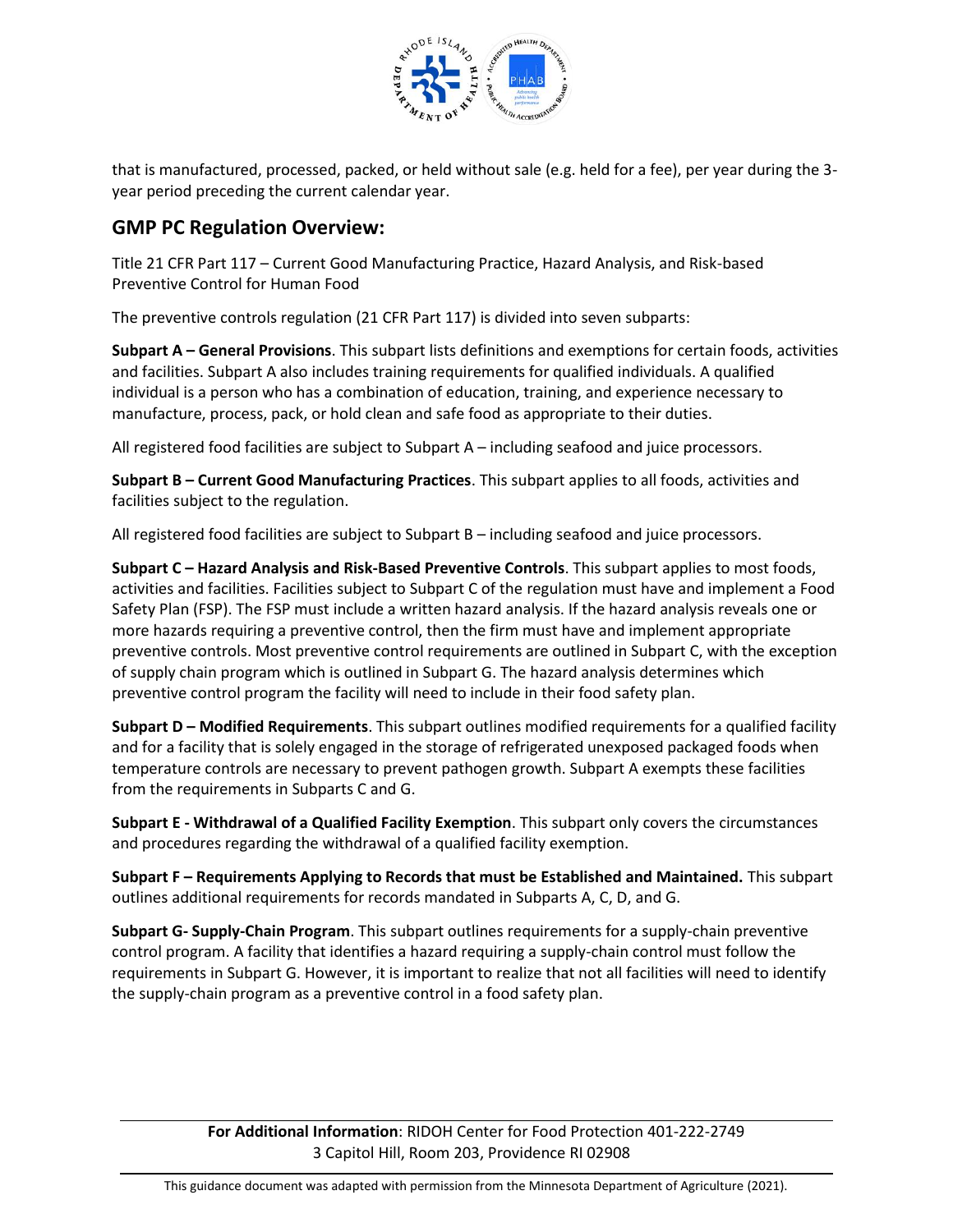

# **Table 1: Examples of foods covered by 21 CFR 117 and the Subparts that apply:**

| <b>Food Type</b>                               | <b>Subparts</b>                                                                                                                                                                                                   |
|------------------------------------------------|-------------------------------------------------------------------------------------------------------------------------------------------------------------------------------------------------------------------|
| Game Meat (elk, buffalo, etc.)                 | Subject to Subparts A, B, C, F, & G                                                                                                                                                                               |
| Fish and Fishery Products                      | Subject to Subpart A (117.4 personnel training<br>requirement), Subpart F (training record)                                                                                                                       |
|                                                | *Exempt from Subparts C & G, subject to 21 CFR<br>123                                                                                                                                                             |
| Grade A Dairy Products (Ex. Milk)              | Subject to Subparts A, B, C, F, & G                                                                                                                                                                               |
|                                                | *Also subject to Pasteurized Milk Ordinance(PMO)<br>which is consistent with C & G                                                                                                                                |
| Other Dairy Products (Ex. Ice Cream)           | Subject to Subparts A, B, C, F & G                                                                                                                                                                                |
|                                                | *Not a Grade A milk product so not subject to the<br>Pasteurized Milk Ordinance                                                                                                                                   |
| Eggs                                           | Generally not subject to 21 CFR 117                                                                                                                                                                               |
|                                                | *Shell eggs subject to 21 CFR 118 Egg Safety<br>Regulation                                                                                                                                                        |
| Bakery Items (Ex. Bread)                       | Subject to Subparts A, B, C, F & G                                                                                                                                                                                |
| <b>Peanut Butter</b>                           | Subject to Subparts A, B, C, F & G                                                                                                                                                                                |
| 100% Juice                                     | Subject to Subpart A (117.4 personnel training<br>requirement), Subpart F (training record)                                                                                                                       |
|                                                | *Exempt from Subparts C & G, subject to 21 CFR<br>120                                                                                                                                                             |
| Low Acid Canned Foods (Ex. Canned Green Beans) | Subject to Subparts A, B, C, F & G<br>*Subparts C & G apply to chemical & physical hazards.<br>*Subparts C & G do not apply to microbiological<br>hazards regulated in 21 CFR 113<br>*Subject to 21 CFR 108 & 113 |
| Acidified Foods (Ex. Pickles)                  | Subject to Subparts A, B, C, F & G<br>*Also subject to 21 CFR 108 & 114                                                                                                                                           |
| <b>Bottled Water</b>                           | Subject to Subparts A, B, C, F & G<br>*Also subject to 21 CFR 129 Processing & Bottling of<br><b>Bottled Drinking Water</b>                                                                                       |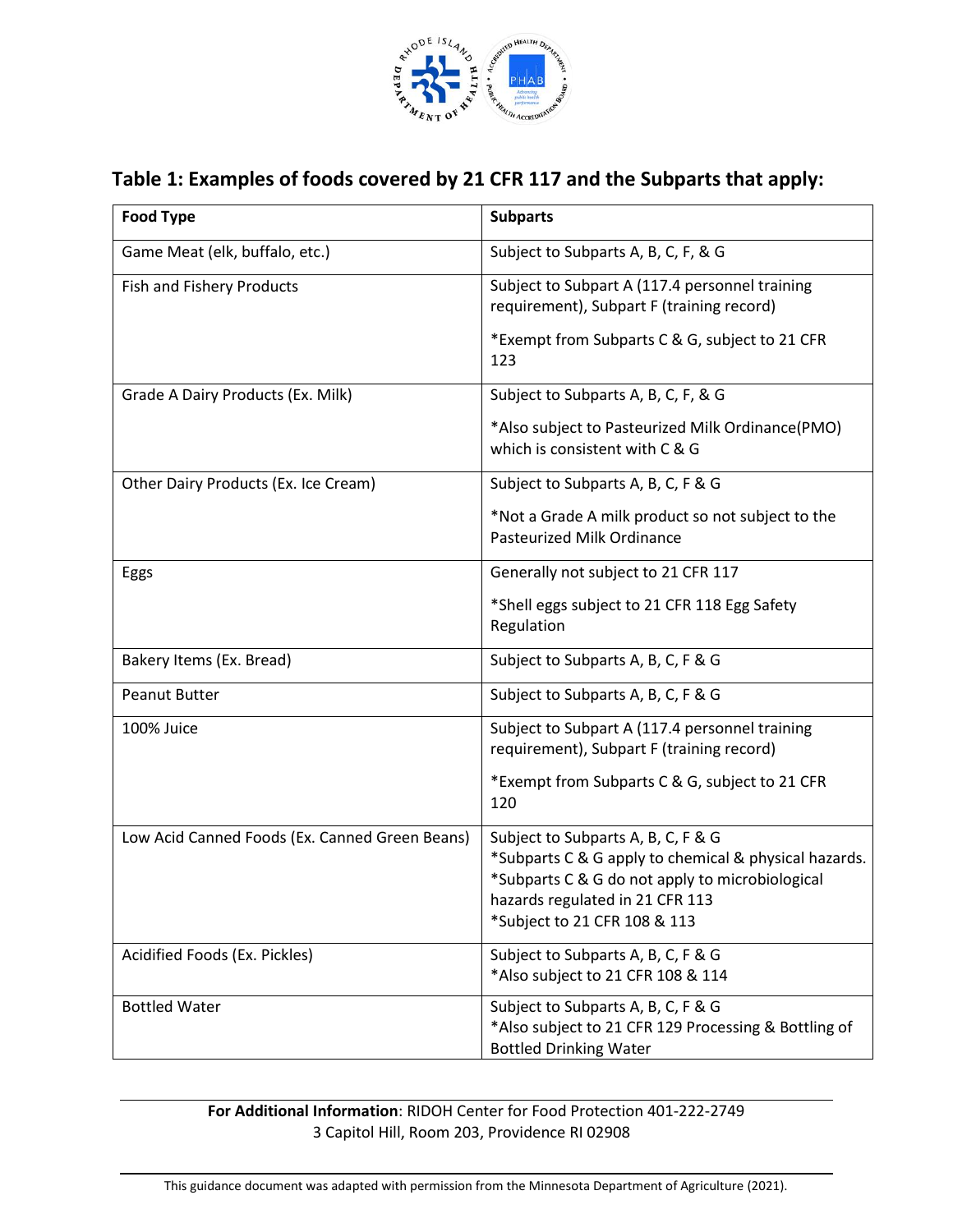

| Infant Formula                                                | Subject to Subparts A, B, C, F & G                                                                                                                                                                                                                   |
|---------------------------------------------------------------|------------------------------------------------------------------------------------------------------------------------------------------------------------------------------------------------------------------------------------------------------|
|                                                               | *Also subject to 21 CFR 106 Infant Formula Quality<br>Control Procedures and 21 CFR 107 Infant Formula                                                                                                                                               |
| Dietary Supplements (Ex. Vitamins)                            | Not Subject to 21 CFR 117                                                                                                                                                                                                                            |
|                                                               | *Subject to 21 CFR 111 GMP's for Dietary<br>Supplements                                                                                                                                                                                              |
| Alcohol (Ex. Beer, Wine, Hard Cider, Distilled                | Subject to Subparts A, B, & F                                                                                                                                                                                                                        |
| Spirits)                                                      | *Exempt from Subparts C & G if manufacturing<br>facility meets two conditions: 1) register with the<br>FDA as a food facility 2) obtain a permit or register<br>with the Secretary of Treasury with the Federal<br><b>Alcohol Administration Act</b> |
| Pet Food and Treats                                           | Not Subject to 21 CFR 117.                                                                                                                                                                                                                           |
|                                                               | *Subject to 21 CFR 507 Preventive Controls for<br><b>Animal Foods</b>                                                                                                                                                                                |
| Fruit/Veg Warehouse                                           | If holding processed (chopped, shredded, etc.)<br>products then subject to Subparts A, B, C, F & G                                                                                                                                                   |
|                                                               | Subparts C & G of this part do not apply to facilities<br>that are solely engaged in the storage of Raw<br>Agricultural Commodities (RAC) (other than fruits<br>and vegetables) intended for further distribution or<br>processing.                  |
| Multiple Foods Warehouse with unexposed<br>packaged foods     | Subject to 21 CFR 117 Subpart B, A(personnel<br>training requirements), and F (for training records<br>only)                                                                                                                                         |
|                                                               | *Exempt form Subparts C & G because it is<br>unexposed packaged food                                                                                                                                                                                 |
| Refrigerated Foods Warehouse with unexposed<br>packaged foods | Subject to Subparts B, A (personnel training<br>requirements), D (117.206 modified requirement)                                                                                                                                                      |
|                                                               | F (for training records only)                                                                                                                                                                                                                        |
|                                                               | *Exempt from Subparts C & G [117.7(a)-storage of<br>unexposed packaged foods]                                                                                                                                                                        |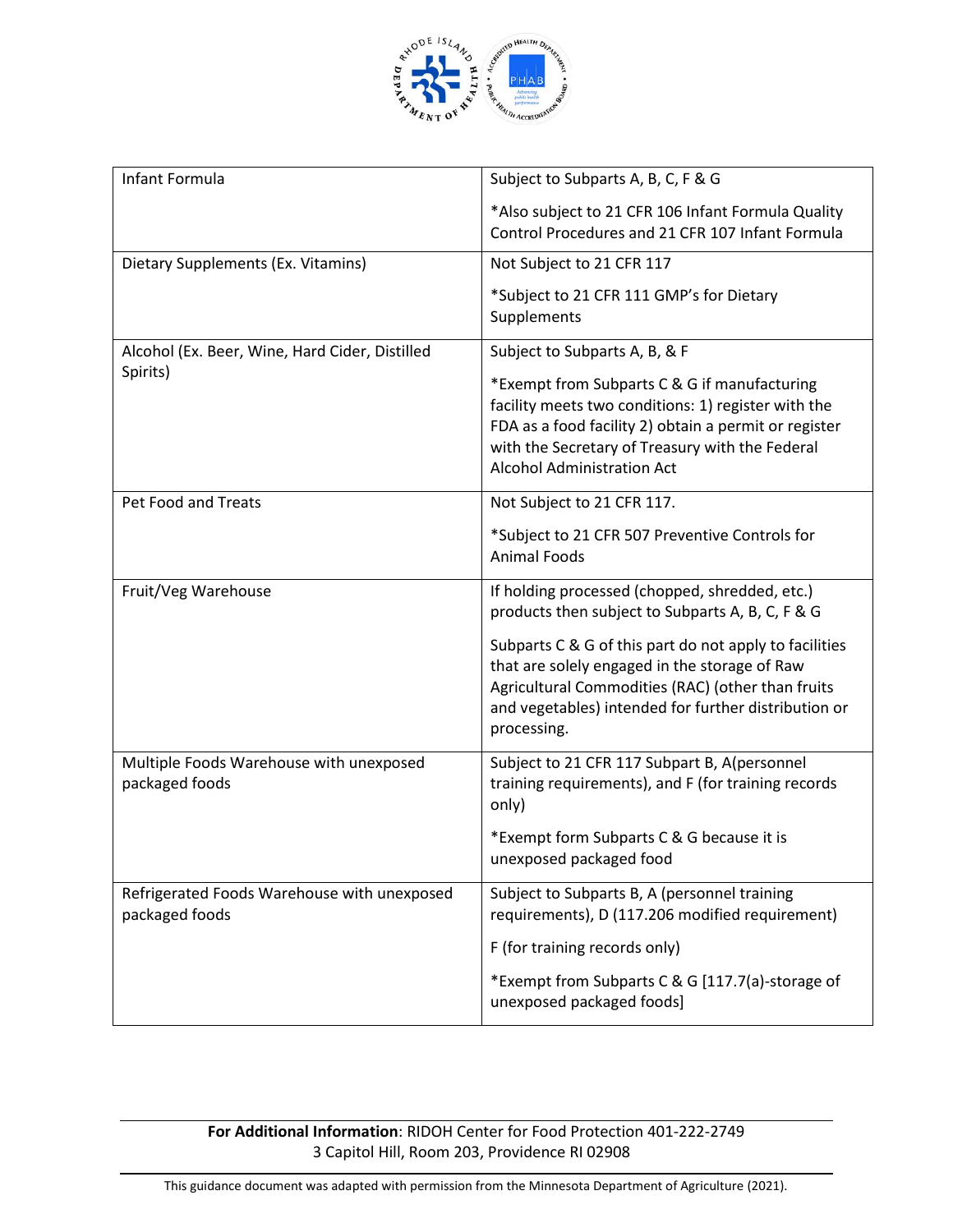

## **Exemptions outlined in the regulation: 21 CFR Part 117.5 and 117.7**

While all registered firms must comply with most of the regulation (21 CFR 117), Subparts C and G of the regulation do not apply to the following:

- 1. A Qualified Facility 117.5 (a)
- 2. Activities that are subject to 21 CFR Part 123 (Fish and Fishery Products) 117.5 (b)
- 3. Activities that are subject to 21 CFR Part 120 (Processing Juice) 117.5 (c )
- 4. Activities that are subject to 21 CFR Part 113 (Thermally Processed Low-Acid Foods Packaged in Hermetically Sealed Containers). This exemption is applicable only with respect to the microbiological hazards that are regulated under part 113.117.5 (d)
- 5. Activities that are in compliance with 21 CFR part 111 (Dietary Supplements) 117.5 (e)
- 6. Activities that are subject to Section 419 of the Food, Drug, and Cosmetic Act (Standards for Produce Safety 117.5 (f)
- 7. Alcohol Producing Facilities 117.5 (i) (1)
- 8. Prepackaged food that does not constitute more than 5% of the overall sales of the facility 117.5 (i)(2)
- 9. Facilities that are solely engaged in the storage of raw agricultural facilities (other than fruits and vegetables) intended for further distribution or processing 117.5 (j)
- 10. Packing or holding of certain low-risk processed foods on a farm mixed-type facility that is a small or very small business. Twenty-three low-risk packing or holding activity/food combinations that are exempt are listed under 117.5 (g) (3)
- 11. Manufacturing/Processing certain low-risk foods on a farm mixed-type facility that is a small or very small business. Twenty-seven low-risk activity/food combinations that are exempt are listed under 117.5 (h) (3)
- 12. Facilities solely engaged in the storage of unexposed packaged foods (once they carry exposed or unpackaged foods they lose the exemption) 117.7

### **Training Requirements:**

Companies subject to 21 CFR 117 Subpart C must ensure that their food safety system is developed and applied by an individual who has successfully completed training in the development and application of risk-based preventive controls at least equivalent to that received under a standardized curriculum recognized as adequate by FDA or is otherwise qualified through job experience to develop and apply a food safety system (21 CFR 117.4). In addition, each individual (including temporary and seasonal personnel) engaged in (or supervising) manufacturing, processing, packing, or holding food covered by this rule must (21 CFR 117.4(b)):

- Be a qualified individual, i.e., have the education, training, or experience (or a combination of these) necessary to manufacture, process, pack, or hold clean and safe food as appropriate to the individual's assigned duties; and
- Receive training in the principles of food hygiene and food safety, including the importance of employee health and personal hygiene, as appropriate to the food, the facility, and the individual's assigned duties.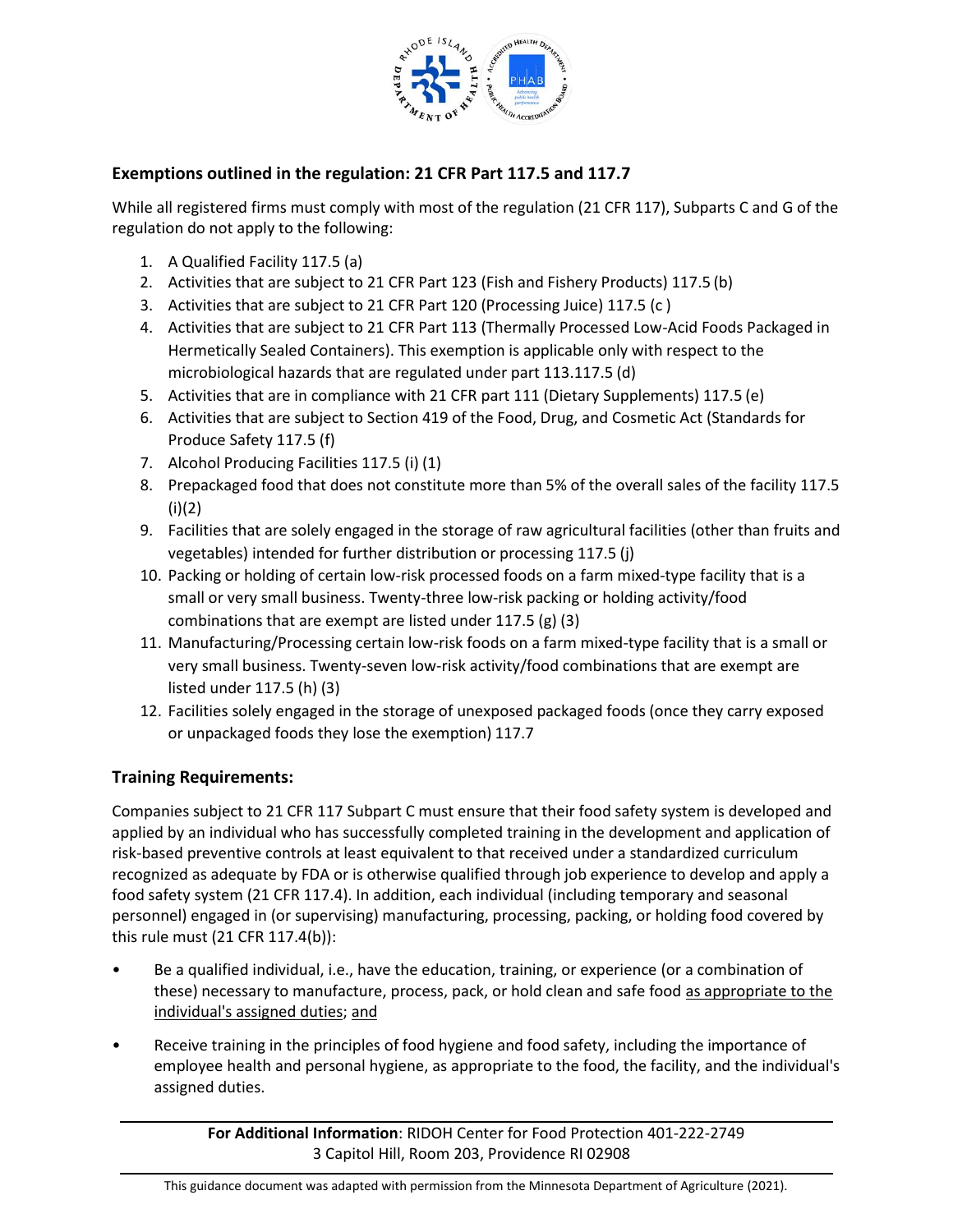

Additional qualifications for supervisory personnel: Responsibility for ensuring compliance by individuals with the requirements of this rule must be clearly assigned to supervisory personnel who have the education, training, or experience (or a combination of these) necessary to supervise subordinates in the production of clean and safe food 21 CFR 117.4(c).

Records documenting the required training in the principles of food hygiene and food safety must be established and maintained 21 CFR 117.4(d).

## **Qualified Facilities:**

A facility that meets the definition of a "qualified facility" in part 117 is subject to CGMP requirements as well as the modified requirements described in 21 CFR 117.201. These modified requirements include the requirement that the facility submit a form to FDA, attesting to its status as a qualified facility. The guidance document in the link below explains how to determine whether your facility meets the definition of "qualified facility" under Part 117 and how to submit Form FDA 3942a attesting to your status as a qualified facility that is subject to the modified requirements in 21 CFR 117.201. The modified requirements also include a requirement that the facility attest to certain food safety practices. See 21 CFR 117.201(a)(2).

**Determination of Status as a Qualified Facility Under Part 117: Current Good Manufacturing Practice, Hazard Analysis, and Risk-Based Preventive Controls for Human Food [https://www.fda.gov/Food/GuidanceRegulation/GuidanceDocumentsRegulatoryInformation/ucm496](https://www.fda.gov/Food/GuidanceRegulation/GuidanceDocumentsRegulatoryInformation/ucm496264.htm) [264.htm](https://www.fda.gov/Food/GuidanceRegulation/GuidanceDocumentsRegulatoryInformation/ucm496264.htm)**

### **Additional Resources:**

**The following resources are available to assist industry with understanding and implementation of 21 CFR 117.** (Note: if unable to directly access the link from the document, copy and paste or type the address into your internet browser)

- **FSMA Final Rule for Preventive Controls for Human Food**. The following link contains information including further guidance documents and fact sheets translated into multiple languages: **<https://www.fda.gov/Food/GuidanceRegulation/FSMA/ucm334115.htm>**
- **Frequently Asked Questions [http://www.fda.gov/Food/GuidanceRegulation/FSMA/ucm247559.htm#PC\\_Rules](http://www.fda.gov/Food/GuidanceRegulation/FSMA/ucm247559.htm#PC_Rules)**
- **FDA Food Safety Modernization Act [www.fda.gov/fsma](http://www.fda.gov/fsma)**
- **Food Safety Plan Builder <https://www.fda.gov/Food/GuidanceRegulation/FSMA/ucm539791.htm>**